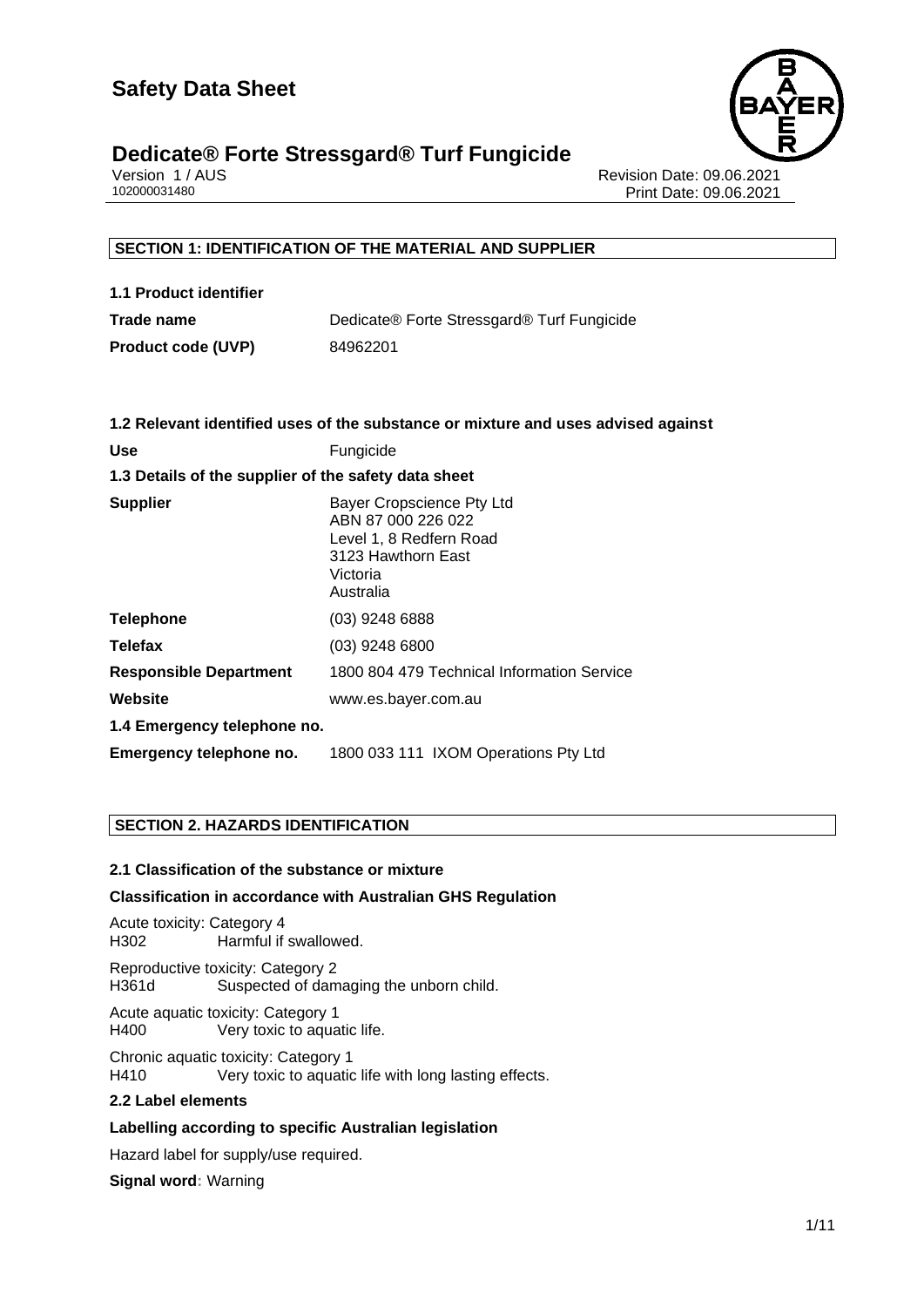

# Dedicate® Forte Stressgard® Turf Fungicide<br>
102000031480<br>
102000031480

Revision Date: 09.06.2021 Print Date: 09.06.2021

#### **Hazard statements**

| H <sub>302</sub> | Harmful if swallowed.                                 |
|------------------|-------------------------------------------------------|
| H361d            | Suspected of damaging the unborn child.               |
| H400             | Very toxic to aquatic life.                           |
| H410             | Very toxic to aquatic life with long lasting effects. |

#### **Precautionary statements**

| P <sub>201</sub><br>P <sub>202</sub><br>P <sub>264</sub><br>P <sub>270</sub><br>P <sub>281</sub><br>$P301 + P312$<br>P308 + P313<br>P330 | Obtain special instructions before use.<br>Do not handle until all safety precautions have been read and understood.<br>Wash hands thoroughly after handling.<br>Do not eat, drink or smoke when using this product.<br>Use personal protective equipment as required.<br>IF SWALLOWED: Call a POISON CENTER/doctor/physician if you feel unwell.<br>IF exposed or concerned: Get medical advice/attention.<br>Rinse mouth. |
|------------------------------------------------------------------------------------------------------------------------------------------|-----------------------------------------------------------------------------------------------------------------------------------------------------------------------------------------------------------------------------------------------------------------------------------------------------------------------------------------------------------------------------------------------------------------------------|
| P405                                                                                                                                     | Store locked up.                                                                                                                                                                                                                                                                                                                                                                                                            |
| P <sub>501</sub>                                                                                                                         | Dispose of contents/container in accordance with local regulation.                                                                                                                                                                                                                                                                                                                                                          |

#### **2.3 Other hazards**

No additional hazards known beside those mentioned.

#### **SECTION 3. COMPOSITION/INFORMATION ON INGREDIENTS**

Suspension concentrate (=flowable concentrate)(SC)

| Chemical name                                | CAS-No.       | Concentration [%]    |
|----------------------------------------------|---------------|----------------------|
| Tebuconazole                                 | 107534-96-3   | 21.40                |
| 1,2-Benzisothiazol-3(2H)-one                 | 2634-33-5     | $>= 0.0005 - 0.05$   |
| reaction mass of 5-chloro-2- methyl-2H-      | 55965-84-9    | $>= 0.0002 - 0.0015$ |
| isothiazol-3-one and 2-methyl-2H-isothiazol- |               |                      |
| $3 -$ one $(3:1)$                            |               |                      |
| Glycerine                                    | $56 - 81 - 5$ | 10.00                |
| Other ingredients (non-hazardous) to 100%    |               |                      |

#### **SECTION 4. FIRST AID MEASURES**

**If poisoning occurs, immediately contact a doctor or Poisons Information Centre (telephone 13 11 26), and follow the advice given. Show this Safety Data Sheet to the doctor.**

#### **4.1 Description of first aid measures**

| <b>General advice</b> | Remove contaminated clothing immediately and dispose of safely.<br>Move out of dangerous area. Place and transport victim in stable<br>position (lying sideways). |
|-----------------------|-------------------------------------------------------------------------------------------------------------------------------------------------------------------|
| <b>Inhalation</b>     | Move to fresh air. Keep patient warm and at rest. Call a physician or<br>poison control center immediately.                                                       |
| <b>Skin contact</b>   | Wash off thoroughly with plenty of soap and water, if available with<br>polyethyleneglycol 400, subsequently rinse with water.                                    |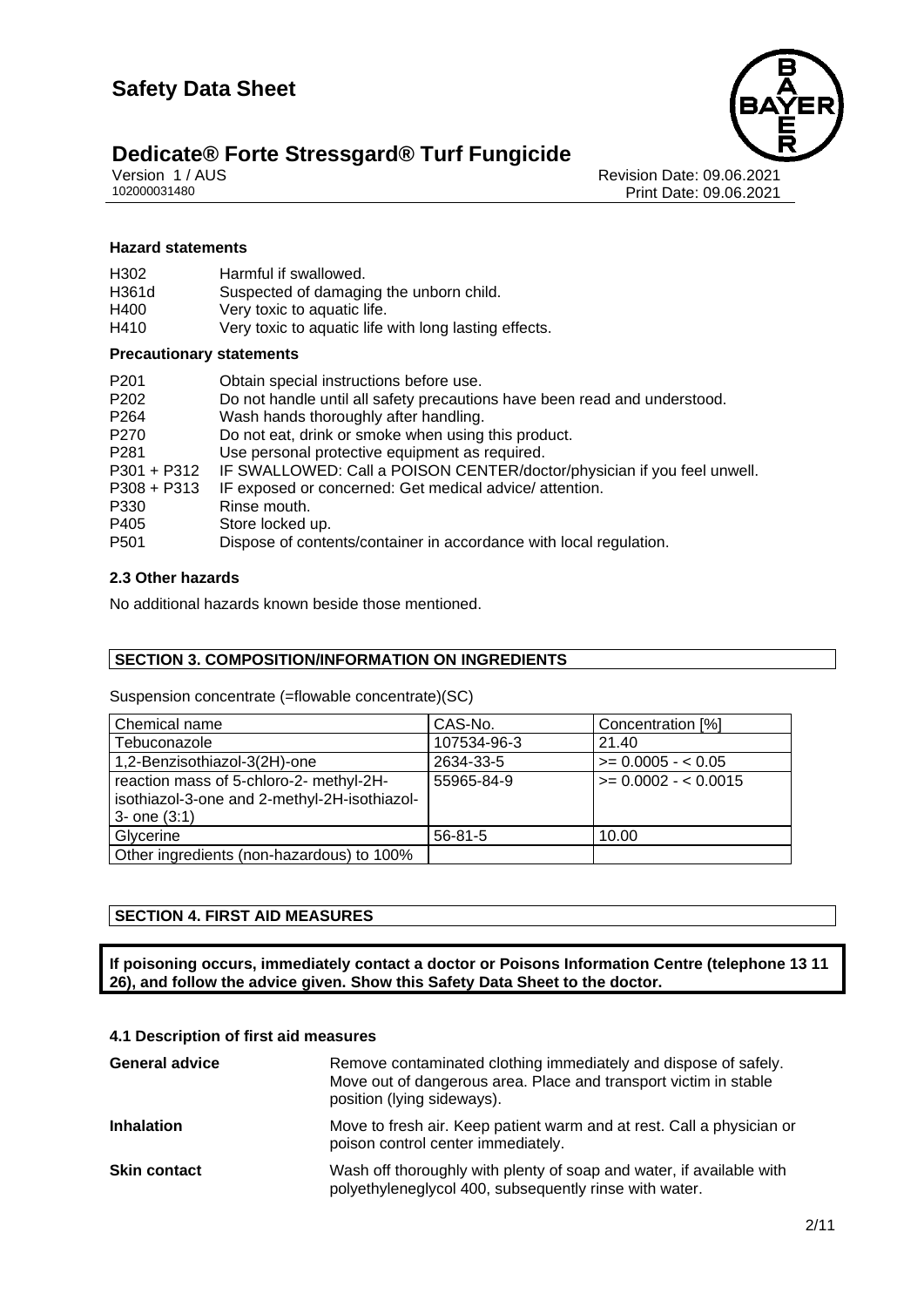# **Dedicate® Forte Stressgard® Turf Fungicide 3/11**





Version 1 / AUS Revision Date: 09.06.2021 Print Date: 09.06.2021

| Eye contact      | Rinse immediately with plenty of water, also under the eyelids, for at<br>least 15 minutes. Remove contact lenses, if present, after the first 5<br>minutes, then continue rinsing eye. Get medical attention if irritation<br>develops and persists. |
|------------------|-------------------------------------------------------------------------------------------------------------------------------------------------------------------------------------------------------------------------------------------------------|
| Ingestion        | Rinse mouth. Do NOT induce vomiting. Call a physician or poison<br>control center immediately.                                                                                                                                                        |
|                  | 4.2 Most important symptoms and effects, both acute and delayed                                                                                                                                                                                       |
| <b>Symptoms</b>  | No symptoms known or expected.                                                                                                                                                                                                                        |
|                  | 4.3 Indication of any immediate medical attention and special treatment needed                                                                                                                                                                        |
| <b>Treatment</b> | Treat symptomatically. Gastric lavage is not normally required.<br>However, if a significant amount (more than a mouthful) has been<br>ingested, administer activated charcoal and sodium sulphate.                                                   |

#### **SECTION 5. FIRE FIGHTING MEASURES**

### **5.1 Extinguishing media Suitable** Water spray, Carbon dioxide (CO2), Foam, Sand **Unsuitable** High volume water jet **5.2 Special hazards arising from the substance or mixture** Dangerous gases are evolved in the event of a fire. **5.3 Advice for firefighters Special protective equipment for firefighters** In the event of fire, wear self-contained breathing apparatus. **Further information** Contain the spread of the fire-fighting media. Do not allow run-off from fire fighting to enter drains or water courses. **Hazchem Code** •3Z

#### **SECTION 6. ACCIDENTAL RELEASE MEASURES**

#### **6.1 Personal precautions, protective equipment and emergency procedures Precautions Avoid contact with spilled product or contaminated surfaces. Use** personal protective equipment. **6.2 Environmental precautions** Do not allow to get into surface water, drains and ground water. **6.3 Methods and materials for containment and cleaning up Methods for cleaning up** Soak up with inert absorbent material (e.g. sand, silica gel, acid binder, universal binder, sawdust). Collect and transfer the product into a properly labelled and tightly closed container. Clean contaminated floors and objects thoroughly, observing environmental regulations.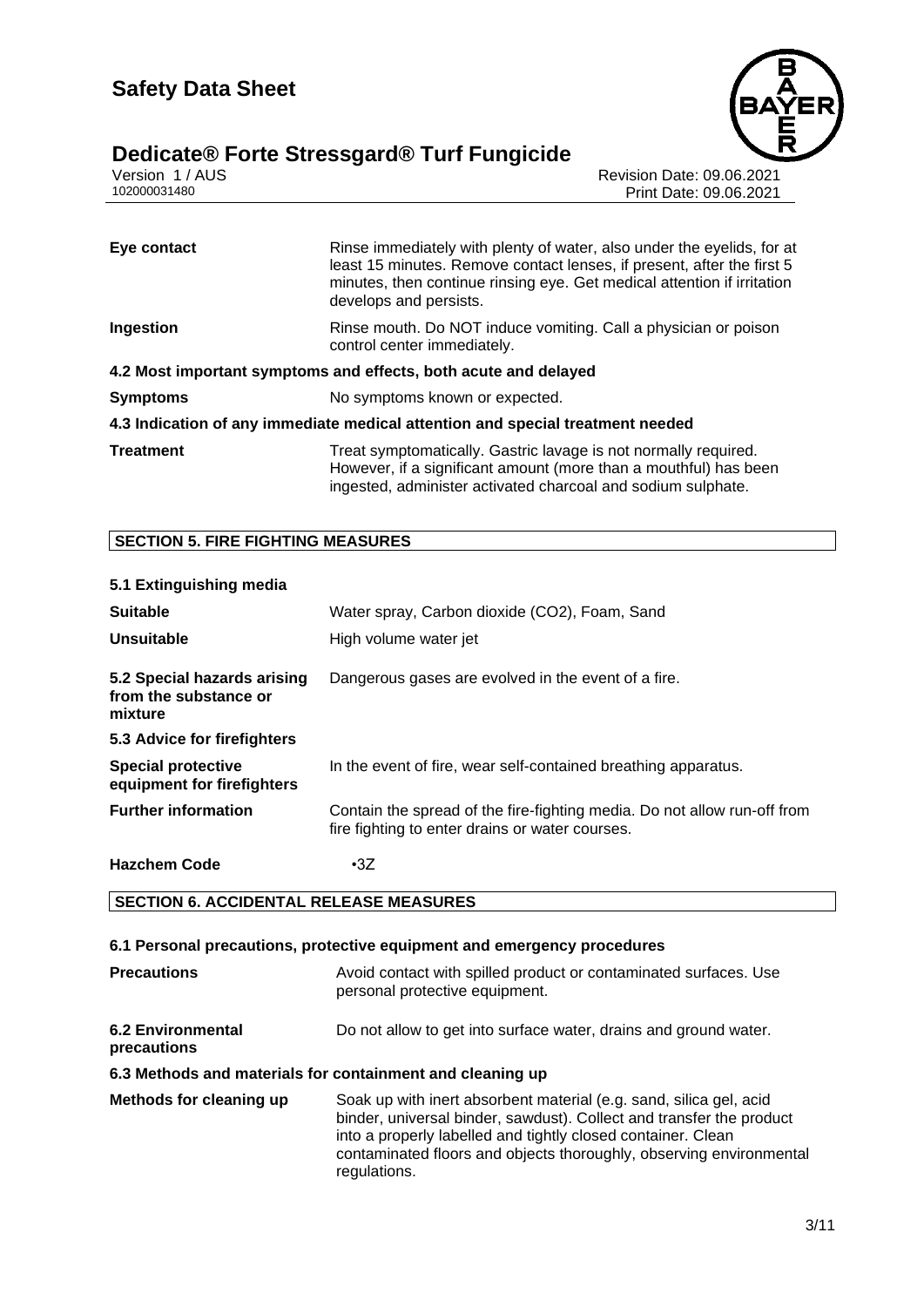# **Dedicate® Forte Stressgard® Turf Fungicide 4/11**



Version 1 / AUS Revision Date: 09.06.2021 Print Date: 09.06.2021

| <b>Additional advice</b>           | Use personal protective equipment. If the product is accidentally<br>spilled, do not allow to enter soil, waterways or waste water canal.                                           |
|------------------------------------|-------------------------------------------------------------------------------------------------------------------------------------------------------------------------------------|
| 6.4 Reference to other<br>sections | Information regarding safe handling, see section 7.<br>Information regarding personal protective equipment, see section 8.<br>Information regarding waste disposal, see section 13. |

#### **SECTION 7. HANDLING AND STORAGE**

#### **7.1 Precautions for safe handling**

**Advice on safe handling** Use only in area provided with appropriate exhaust ventilation.

**Hygiene measures** Avoid contact with skin, eyes and clothing. Keep working clothes separately. Wash hands immediately after work, if necessary take a shower. Remove soiled clothing immediately and clean thoroughly before using again. Garments that cannot be cleaned must be destroyed (burnt). Wash hands before breaks and immediately after handling the product.

#### **7.2 Conditions for safe storage, including any incompatibilities**

**Requirements for storage areas and containers** Store in a place accessible by authorized persons only. Keep containers tightly closed in a dry, cool and well-ventilated place.

**Advice on common storage** Keep away from food, drink and animal feedingstuffs.

#### **SECTION 8. EXPOSURE CONTROLS / PERSONAL PROTECTION**

#### **8.1 Control parameters**

| <b>Components</b> | CAS-No.     | <b>Control parameters</b> | <b>Update</b> | <b>Basis</b> |
|-------------------|-------------|---------------------------|---------------|--------------|
| Tebuconazole      | 107534-96-3 | $0.2 \text{ mg/m}$ 3      |               | OES BCS*     |
|                   |             | (SK-ABS)                  |               |              |
| Glycerine         | $56-81-5$   | $10 \text{ mg/m}$ 3       | 12 2011       | AU NOEL      |
|                   |             | (TWA)                     |               |              |
| (Inhalable mist.) |             |                           |               |              |

\*OES BCS: Internal Bayer AG, Crop Science Division "Occupational Exposure Standard"

#### **8.2 Exposure controls**

| <b>Respiratory protection</b> | Respiratory protection is not required under anticipated<br>circumstances of exposure.                                                                                                                                                                                                                                                                            |
|-------------------------------|-------------------------------------------------------------------------------------------------------------------------------------------------------------------------------------------------------------------------------------------------------------------------------------------------------------------------------------------------------------------|
| <b>Hand protection</b>        | Please observe the instructions regarding permeability and<br>breakthrough time which are provided by the supplier of the gloves.<br>Also take into consideration the specific local conditions under which<br>the product is used, such as the danger of cuts, abrasion, and the<br>contact time.<br>Wash gloves when contaminated. Dispose of when contaminated |
|                               | inside, when perforated or when contamination on the outside cannot<br>be removed. Wash hands frequently and always before eating,<br>drinking, smoking or using the toilet.                                                                                                                                                                                      |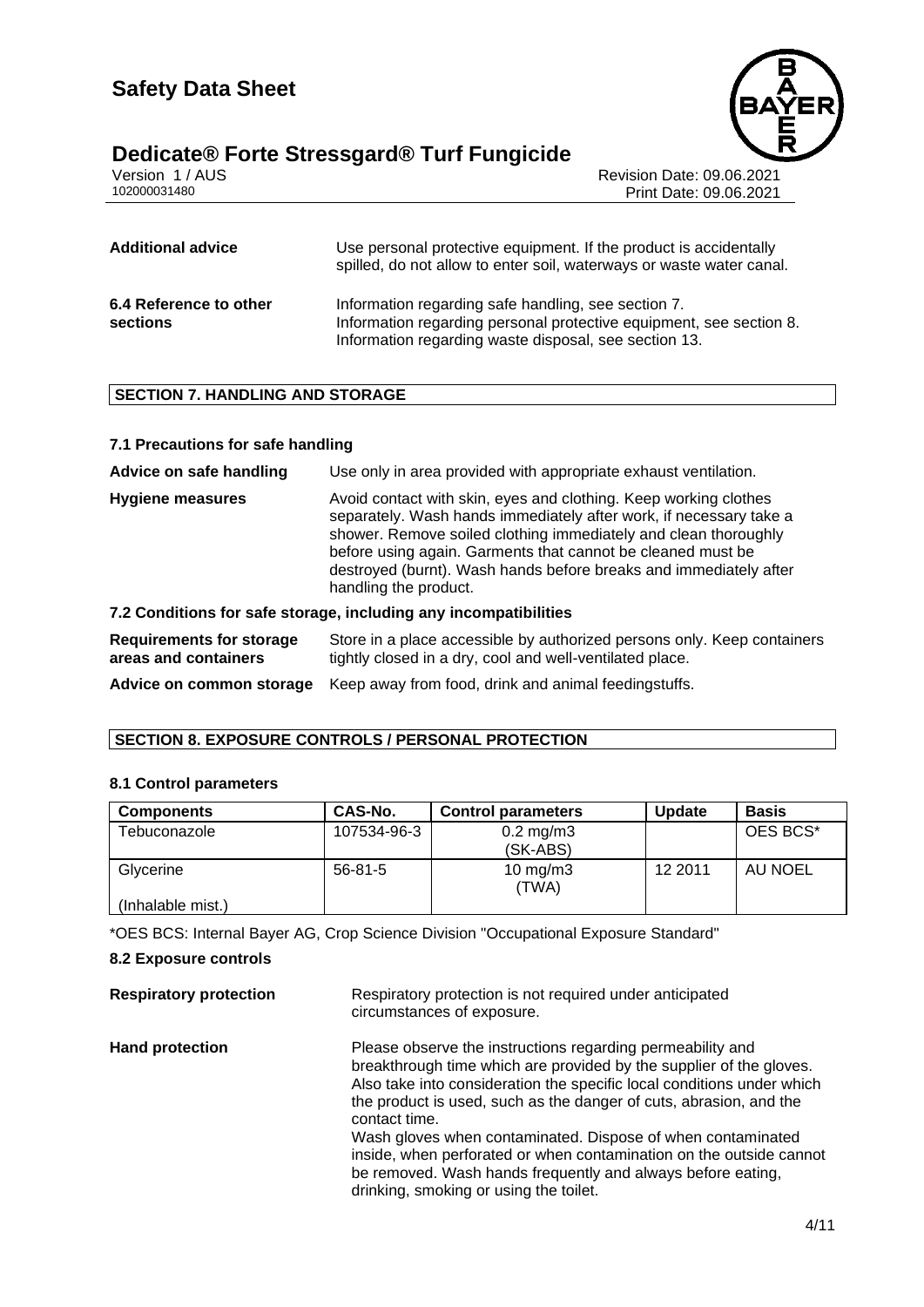# **Dedicate® Forte Stressgard® Turf Fungicide**  $\blacksquare$



Version 1 / AUS Revision Date: 09.06.2021 102000031480 Print Date: 09.06.2021

|                             | Material<br>Rate of permeability<br>Glove thickness<br>Protective index<br>Directive                                                                                                                                                             | Nitrile rubber<br>$>$ 480 min<br>$> 0.4$ mm<br>Class 6<br>Protective gloves complying with EN<br>374. |
|-----------------------------|--------------------------------------------------------------------------------------------------------------------------------------------------------------------------------------------------------------------------------------------------|-------------------------------------------------------------------------------------------------------|
| Eye protection              | Wear goggles (conforming to $EN166$ , Field of Use = 5 or equivalent)<br>and faceshield (conforming to $EN166$ , Field of Use = 3 or<br>equivalent).                                                                                             |                                                                                                       |
| Skin and body protection    | Wear standard coveralls and Category 3 Type 3 suit.<br>Wear two layers of clothing wherever possible. Polyester/cotton or<br>cotton overalls should be worn under chemical protection suit and<br>should be professionally laundered frequently. |                                                                                                       |
| <b>Engineering Controls</b> |                                                                                                                                                                                                                                                  |                                                                                                       |
| Advice on safe handling     | Use only in area provided with appropriate exhaust ventilation.                                                                                                                                                                                  |                                                                                                       |

# **SECTION 9. PHYSICAL AND CHEMICAL PROPERTIES**

| Form                                                     | 9.1 Information on basic physical and chemical properties<br>suspension |
|----------------------------------------------------------|-------------------------------------------------------------------------|
| <b>Colour</b>                                            | dark green                                                              |
| Odour                                                    | chalk-like                                                              |
| <b>Odour Threshold</b>                                   | No data available                                                       |
| рH                                                       | ca. 9 (100 %)                                                           |
| <b>Melting point/range</b>                               | No data available                                                       |
| <b>Boiling Point</b>                                     | No data available                                                       |
| <b>Flash point</b>                                       | $>93.3$ °C                                                              |
| <b>Flammability</b>                                      | No data available                                                       |
| <b>Auto-ignition temperature</b>                         | No data available                                                       |
| <b>Thermal decomposition</b>                             | No data available                                                       |
| <b>Minimum ignition energy</b>                           | Not applicable                                                          |
| Self-accelarating<br>decomposition temperature<br>(SADT) | No data available                                                       |
| <b>Upper explosion limit</b>                             | No data available                                                       |
| <b>Lower explosion limit</b>                             | No data available                                                       |
| Vapour pressure                                          | No data available                                                       |
| <b>Evaporation rate</b>                                  | No data available                                                       |
| <b>Relative vapour density</b>                           | No data available                                                       |
| <b>Relative density</b>                                  | No data available                                                       |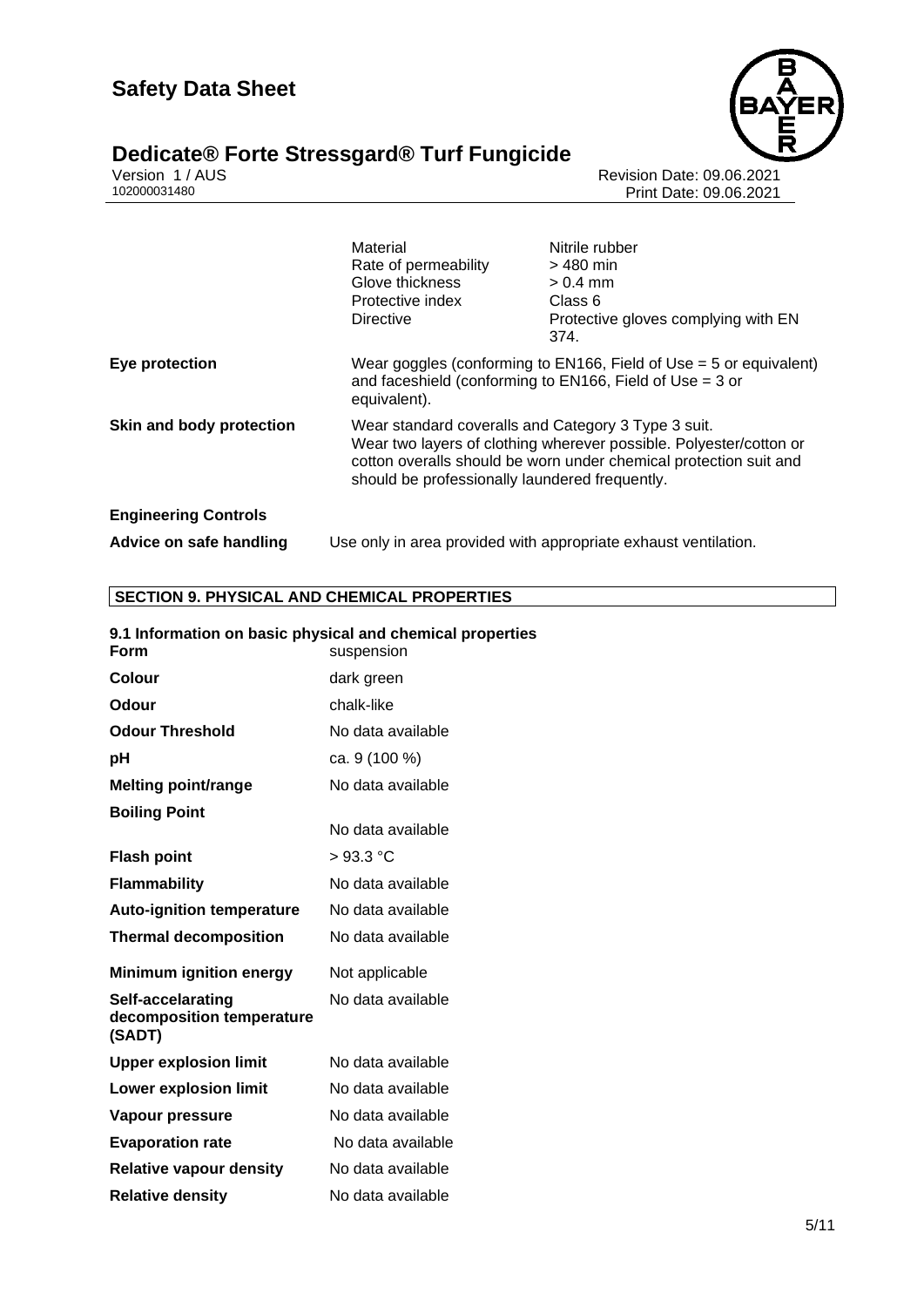# **Dedicate® Forte Stressgard® Turf Fungicide 6/11**





Version 1 / AUS Revision Date: 09.06.2021 102000031480 Print Date: 09.06.2021

| <b>Density</b>                                    | ca. 1.13 $g/cm^3$ (20 °C)  |
|---------------------------------------------------|----------------------------|
| <b>Water solubility</b>                           | dispersible                |
| <b>Partition coefficient: n-</b><br>octanol/water | Not applicable             |
| <b>Partition coefficient: n-</b><br>octanol/water | Tebuconazole: log Pow: 3.7 |
| Viscosity, dynamic                                | 600 - 1,100 cps (25 °C)    |
| <b>Viscosity, kinematic</b>                       | No data available          |
| <b>Oxidizing properties</b>                       | No data available          |
| <b>Explosivity</b>                                | Not applicable             |

# **SECTION 10. STABILITY AND REACTIVITY**

| <b>10.1 Reactivity</b><br><b>10.2 Chemical stability</b> | Stable under normal conditions.<br>Stable under recommended storage conditions.         |
|----------------------------------------------------------|-----------------------------------------------------------------------------------------|
|                                                          |                                                                                         |
| 10.3 Possibility of<br>hazardous reactions               | No hazardous reactions when stored and handled according to<br>prescribed instructions. |
| 10.4 Conditions to avoid                                 | Extremes of temperature and direct sunlight.                                            |
| <b>10.5 Incompatible materials</b> No data available     |                                                                                         |
| <b>10.6 Hazardous</b><br>decomposition products          | No decomposition products expected under normal conditions of use.                      |

### **SECTION 11. TOXICOLOGICAL INFORMATION**

#### **11.1 Information on toxicological effects**

| <b>Acute oral toxicity</b>                  | LD50 (Rat) $> 2,000$ mg/kg                                                                                                                   |
|---------------------------------------------|----------------------------------------------------------------------------------------------------------------------------------------------|
| <b>Acute inhalation toxicity</b>            | $LC50$ (Rat) > 2.5 mg/l<br>Exposure time: 4 h<br>Determined in the form of liquid aerosol.<br>Highest attainable concentration.<br>No deaths |
| <b>Acute dermal toxicity</b>                | LD50 (Rat) $> 2,000$ mg/kg                                                                                                                   |
| <b>Skin corrosion/irritation</b>            | No skin irritation (Rabbit)<br>Not corrosive. (Human skin, 3D-in vitro model)                                                                |
| Serious eye damage/eye<br>irritation        | No eye irritation (Rabbit)                                                                                                                   |
|                                             | No eye irritation (Isolated chicken eyes)                                                                                                    |
| <b>Respiratory or skin</b><br>sensitisation | Non-sensitizing. (Guinea pig)<br>OECD Test Guideline 406, Buehler test                                                                       |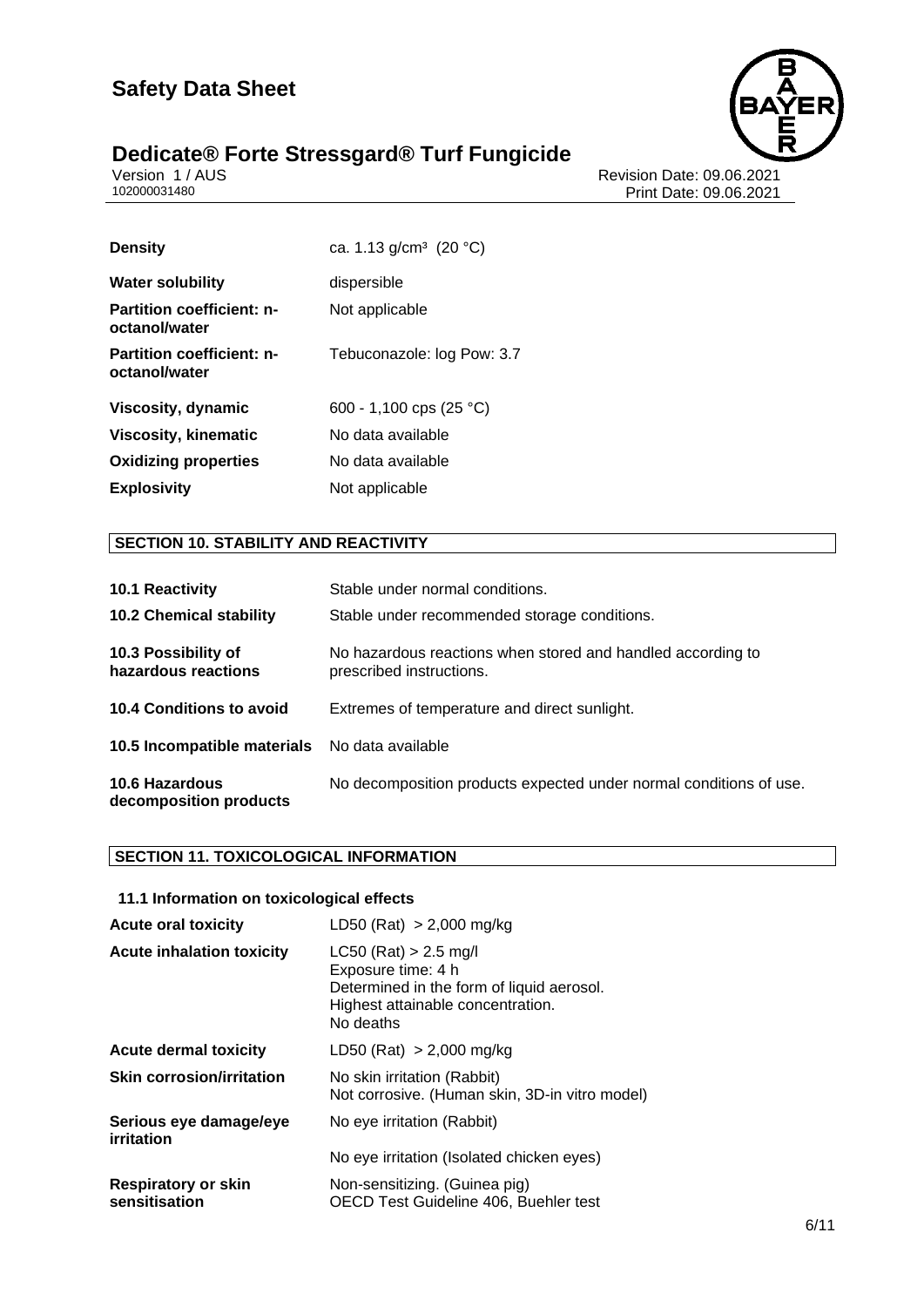# **Dedicate® Forte Stressgard® Turf Fungicide**





Version 1 / AUS Revision Date: 09.06.2021 Print Date: 09.06.2021

#### **Assessment mutagenicity**

Tebuconazole was not mutagenic or genotoxic in a battery of in vitro and in vivo tests.

#### **Assessment carcinogenicity**

Tebuconazole caused at high dose levels an increased incidence of tumours in mice in the following organ(s): Liver. The mechanism of tumour formation is not considered to be relevant to man.

#### **Assessment toxicity to reproduction**

Tebuconazole caused reproduction toxicity in a two-generation study in rats only at dose levels also toxic to the parent animals. The reproduction toxicity seen with Tebuconazole is related to parental toxicity.

#### **Assessment developmental toxicity**

Tebuconazole caused developmental toxicity only at dose levels toxic to the dams. Tebuconazole caused an increased incidence of post implantation losses, an increased incidence of non-specific malformations.

#### **Assessment STOT Specific target organ toxicity – single exposure**

Tebuconazole: Based on available data, the classification criteria are not met.

#### **Assessment STOT Specific target organ toxicity – repeated exposure**

Tebuconazole did not cause specific target organ toxicity in experimental animal studies.

#### **Aspiration hazard**

Based on available data, the classification criteria are not met.

#### **Information on likely routes of exposure**

Caution! Harmful if swallowed, inhaled or absorbed through the skin., Avoid contact with skin, eyes and clothing., Avoid inhalation of vapour or mist., Wash thoroughly with soap and water after handling. Harmful if inhaled. Harmful if absorbed through skin., May cause slight irritation. May cause eye irritation. Harmful if swallowed. This product or its components may have target organ effects. Ingestion, Inhalation, Skin Absorption, Eye contact Toxic to fish and aquatic invertebrates., Toxic to mammals.

# **Early onset symptoms related to exposure**

Refer to Section 4

### **Delayed health effects from exposure**

Refer to Section 11

**Exposure levels and health effects** Refer to Section 4

**Interactive effects** Not known

**When specific chemical data is not available** Not applicable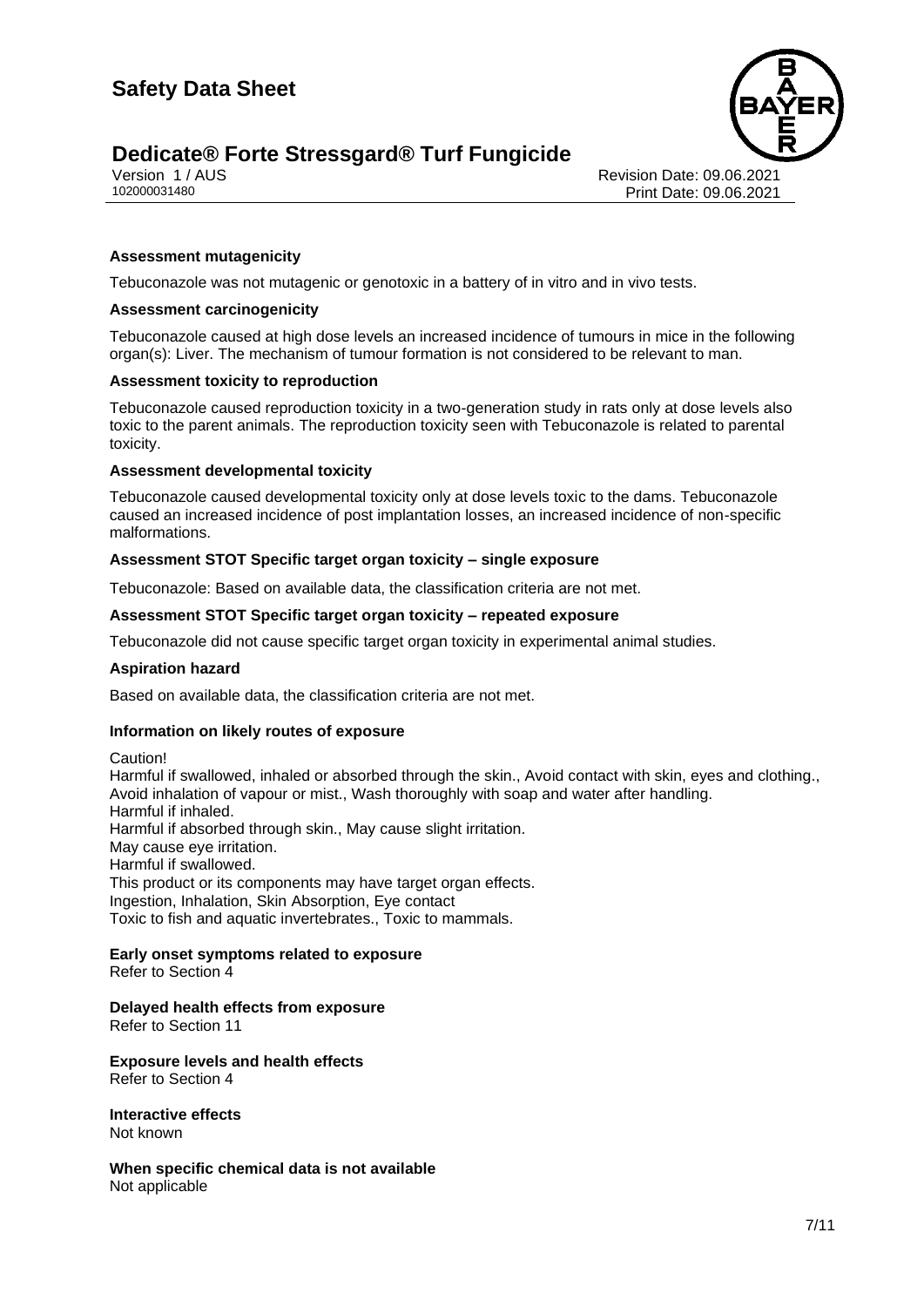

# **Dedicate® Forte Stressgard® Turf Fungicide 8/11**

Version 1 / AUS Revision Date: 09.06.2021 Print Date: 09.06.2021

# **Mixture of chemicals**

Refer to Section 2.1

#### **Further information**

The non-acute information pertains to the active ingredient(s).

#### **SECTION 12. ECOLOGICAL INFORMATION**

#### **12.1 Toxicity**

| <b>Toxicity to fish</b>                                                           | LC50 (Oncorhynchus mykiss (rainbow trout)) 4.4 mg/l<br>Exposure time: 96 h<br>The value mentioned relates to the active ingredient tebuconazole.                                   |  |
|-----------------------------------------------------------------------------------|------------------------------------------------------------------------------------------------------------------------------------------------------------------------------------|--|
| <b>Toxicity to aquatic</b><br>invertebrates<br><b>Chronic toxicity to aquatic</b> | EC50 (Daphnia magna (Water flea)) 2.79 mg/l<br>Exposure time: 48 h<br>The value mentioned relates to the active ingredient tebuconazole.<br>NOEC (Daphnia (water flea)): 0.01 mg/l |  |
| invertebrates                                                                     | Exposure time: 21 d<br>The value mentioned relates to the active ingredient tebuconazole.                                                                                          |  |
| <b>Toxicity to aquatic plants</b>                                                 | EC50 (Raphidocelis subcapitata (freshwater green alga)) 3.8 mg/l<br>Growth rate; Exposure time: 72 h<br>The value mentioned relates to the active ingredient tebuconazole.         |  |
| 12.2 Persistence and degradability                                                |                                                                                                                                                                                    |  |
| <b>Biodegradability</b>                                                           | Tebuconazole:<br>Not rapidly biodegradable                                                                                                                                         |  |
| Koc                                                                               | Tebuconazole: Koc: 769                                                                                                                                                             |  |
| 12.3 Bioaccumulative potential                                                    |                                                                                                                                                                                    |  |
| <b>Bioaccumulation</b>                                                            | Tebuconazole: Bioconcentration factor (BCF) 35 - 59<br>Does not bioaccumulate.                                                                                                     |  |
| 12.4 Mobility in soil                                                             |                                                                                                                                                                                    |  |
| <b>Mobility in soil</b>                                                           | Tebuconazole: Slightly mobile in soils                                                                                                                                             |  |
| 12.5 Other adverse effects                                                        |                                                                                                                                                                                    |  |

#### **SECTION 13. DISPOSAL CONSIDERATIONS**

Triple-rinse containers before disposal. Add rinsings to spray tank. Do not dispose of undiluted chemicals on site. If recycling, replace cap and return clean containers to recycler or designated collection point. If not recycling, break, crush, or puncture and deliver empty packaging to an approved waste management facility. If an approved waste management facility is not available, bury the empty packaging 500 mm below the surface in a disposal pit specifically marked and set up for this purpose, clear of waterways, desirable vegetation and tree roots, in compliance with relevant Local, State or Territory government regulations. Do not burn empty containers or product.

Do not reuse container for any other purpose.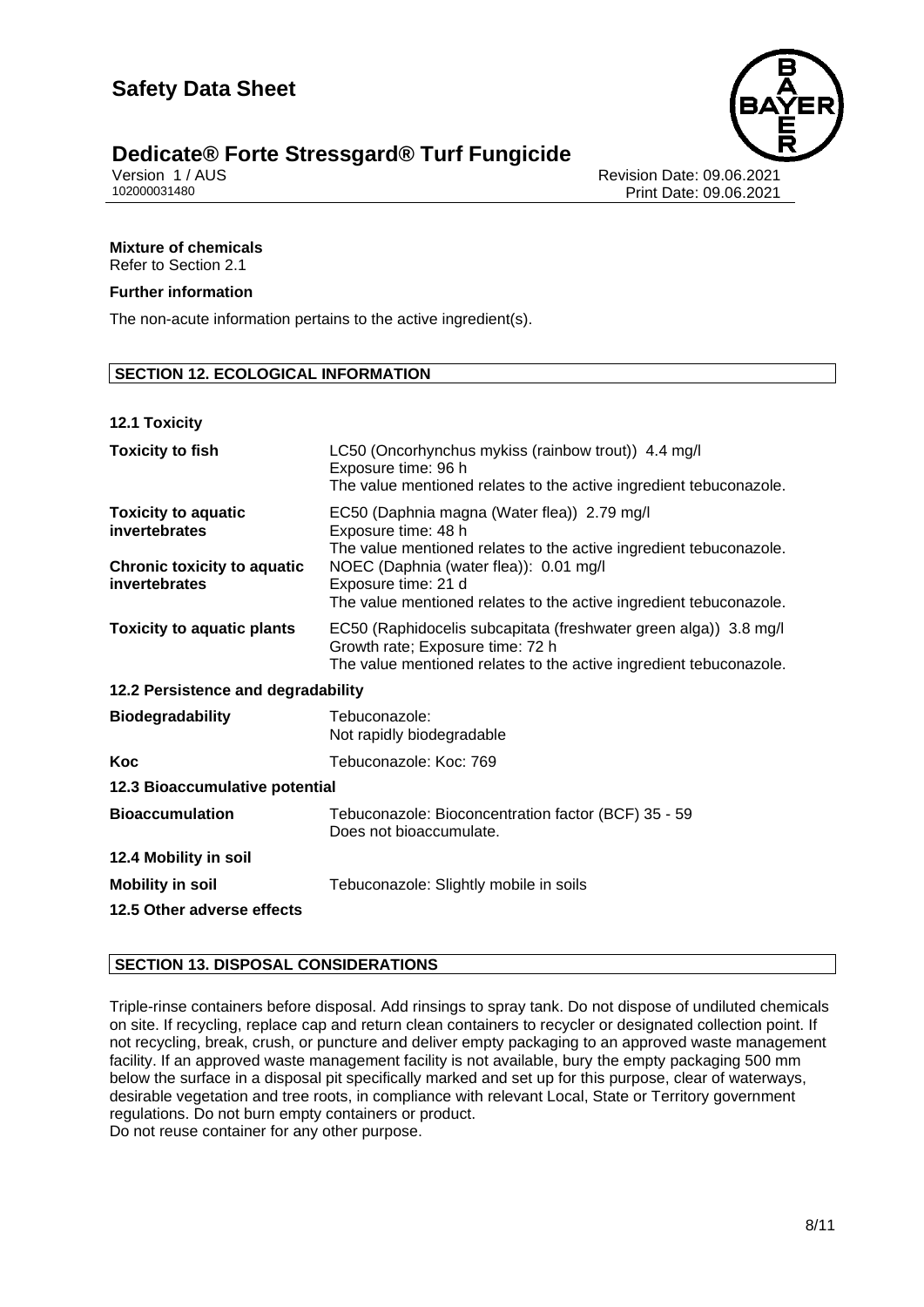

# **Dedicate® Forte Stressgard® Turf Fungicide**

Version 1 / AUS Revision Date: 09.06.2021 Print Date: 09.06.2021

#### **SECTION 14. TRANSPORT INFORMATION**

**ADG**

| UN number                  | 3082                                         |
|----------------------------|----------------------------------------------|
| Transport hazard class(es) | 9                                            |
| <b>Subsidiary Risk</b>     | None                                         |
| Packaging group            | Ш                                            |
| Description of the goods   | ENVIRONMENTALLY HAZARDOUS SUBSTANCE, LIQUID, |
|                            | N.O.S.                                       |
|                            | (TEBUCONAZOLE SOLUTION)                      |
| Hazchem Code               | $\cdot$ 3Z                                   |

AU01: Environmentally Hazardous Substances meeting the descriptions of UN 3077 or UN 3082 are not subject to this Code when transported by road or rail in;

a) packagings that do not incorporate a receptacle exceeding 500 kg(L); or

b) IBCs

#### **IMDG**

|             | UN number<br>Transport hazard class(es)<br><b>Subsidiary Risk</b><br>Packaging group<br>Marine pollutant<br>Description of the goods         | 3082<br>9<br>None<br>Ш<br>YES<br>ENVIRONMENTALLY HAZARDOUS SUBSTANCE, LIQUID,<br>N.O.S.<br>(TEBUCONAZOLE SOLUTION) |
|-------------|----------------------------------------------------------------------------------------------------------------------------------------------|--------------------------------------------------------------------------------------------------------------------|
| <b>IATA</b> | UN number<br>Transport hazard class(es)<br><b>Subsidiary Risk</b><br>Packaging group<br>Environm. Hazardous Mark<br>Description of the goods | 3082<br>9<br>None<br>Ш<br>YES<br>ENVIRONMENTALLY HAZARDOUS SUBSTANCE, LIQUID,<br>N.O.S.<br>(TEBUCONAZOLE SOLUTION) |

#### **SECTION 15. REGULATORY INFORMATION**

Registered according to the Agricultural and Veterinary Chemicals Code Act 1994 Australian Pesticides and Veterinary Medicines Authority approval number: 89422

#### **SUSMP classification (Poison Schedule)**

Schedule 5 (Standard for the Uniform Scheduling of Medicines and Poisons)

#### **SECTION 16. OTHER INFORMATION**

**Trademark information** Dedicate® and Stressgard® are Registered Trademarks of the Bayer Group.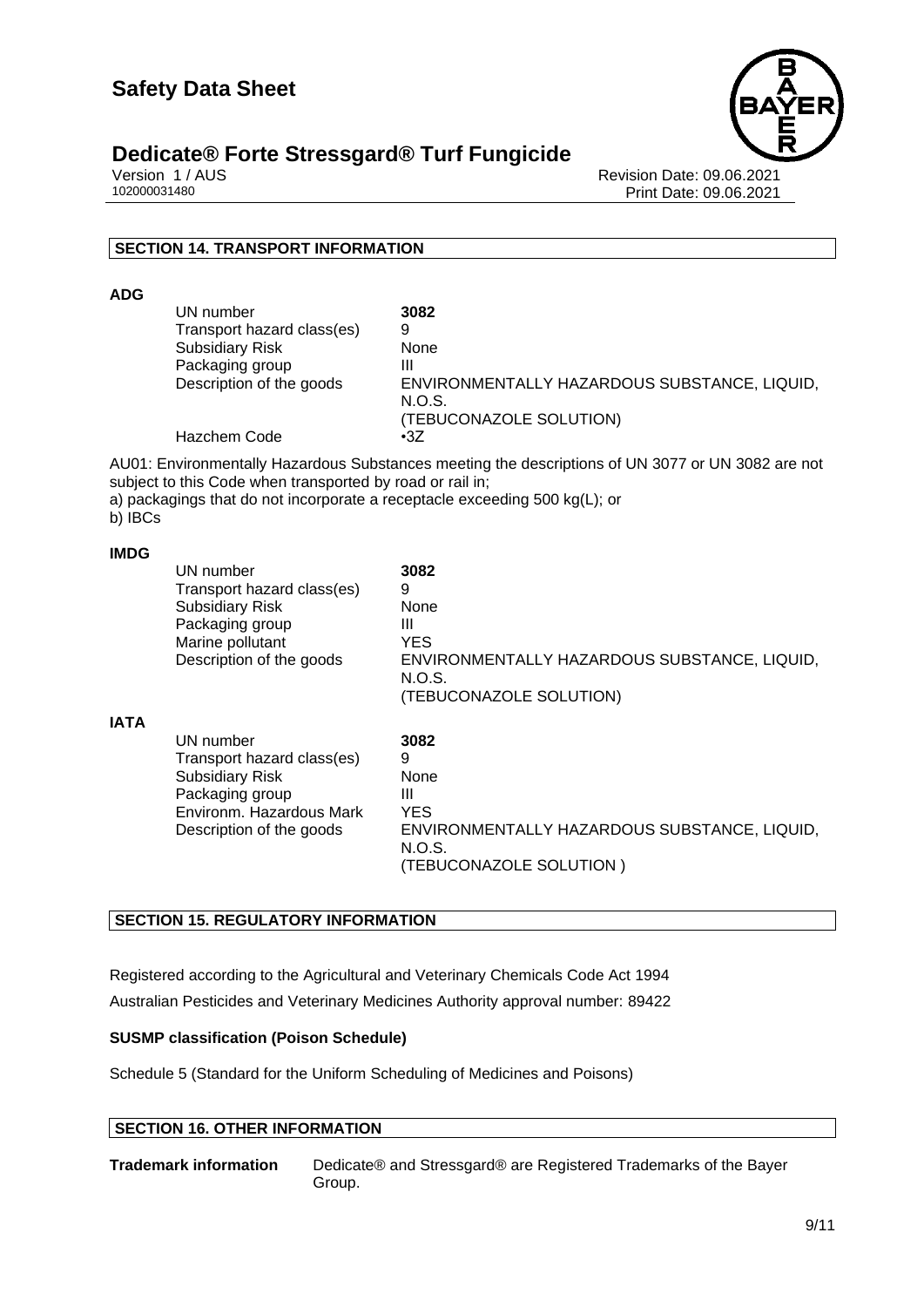# **Dedicate® Forte Stressgard® Turf Fungicide** Version 1/AUS



Version 1 / AUS<br>102000031480<br>Print Date: 09.06.2021<br>Revision Date: 09.06.2021 Print Date: 09.06.2021

#### **Abbreviations and acronyms**

| <b>ADN</b>     | European Agreement concerning the International Carriage of Dangerous Goods by<br><b>Inland Waterways</b>                                                                  |
|----------------|----------------------------------------------------------------------------------------------------------------------------------------------------------------------------|
| <b>ADR</b>     | European Agreement concerning the International Carriage of Dangerous Goods by<br>Road                                                                                     |
| <b>ATE</b>     | Acute toxicity estimate                                                                                                                                                    |
| AU OEL         | Australia. OELs. (Adopted National Exposure Standards for Atmospheric<br>Contaminants in the Occupational Environment)                                                     |
| CAS-Nr.        | <b>Chemical Abstracts Service number</b>                                                                                                                                   |
| <b>CEILING</b> | Ceiling Limit Value                                                                                                                                                        |
| Conc.          | Concentration                                                                                                                                                              |
| EC-No.         | European community number                                                                                                                                                  |
| ECx            | Effective concentration to x %                                                                                                                                             |
| <b>EINECS</b>  | European inventory of existing commercial substances                                                                                                                       |
| <b>ELINCS</b>  | European list of notified chemical substances                                                                                                                              |
| EN             | European Standard                                                                                                                                                          |
| EU             | European Union                                                                                                                                                             |
| <b>IATA</b>    | International Air Transport Association                                                                                                                                    |
| <b>IBC</b>     | International Code for the Construction and Equipment of Ships Carrying Dangerous                                                                                          |
|                | Chemicals in Bulk (IBC Code)                                                                                                                                               |
| ICx            | Inhibition concentration to x %                                                                                                                                            |
| <b>IMDG</b>    | <b>International Maritime Dangerous Goods</b>                                                                                                                              |
| <b>LCx</b>     | Lethal concentration to x %                                                                                                                                                |
| <b>LDx</b>     | Lethal dose to x %                                                                                                                                                         |
| LOEC/LOEL      | Lowest observed effect concentration/level                                                                                                                                 |
| <b>MARPOL</b>  | MARPOL: International Convention for the prevention of marine pollution from ships                                                                                         |
| N.O.S.         | Not otherwise specified                                                                                                                                                    |
| NOEC/NOEL      | No observed effect concentration/level                                                                                                                                     |
| <b>OECD</b>    | Organization for Economic Co-operation and Development                                                                                                                     |
| OES BCS        | OES BCS: Internal Bayer AG, Crop Science Division "Occupational Exposure                                                                                                   |
|                | Standard"                                                                                                                                                                  |
| <b>PEAK</b>    | PEAK: Exposure Standard - Peak means a maximum or peak airborne concentration<br>of a particular substance determined over the shortest analytically practicable period of |
|                | time which does not exceed 15 minutes.                                                                                                                                     |
| <b>RID</b>     | Regulations concerning the International Carriage of Dangerous Goods by Rail                                                                                               |
| <b>SK-SEN</b>  | Skin sensitiser                                                                                                                                                            |
| SKIN_DES       | SKIN_DES: Skin notation: Absorption through the skin may be a significant source of                                                                                        |
|                | exposure.                                                                                                                                                                  |
| <b>STEL</b>    | STEL: Exposure standard - short term exposure limit (STEL): A 15 minute TWA                                                                                                |
|                | exposure which should not be exceeded at any time during a working day even if the                                                                                         |
|                | eight-hour TWA average is within the TWA exposure standard. Exposures at the STEL                                                                                          |
|                | should not be longer than 15 minutes and should not be repeated more than four times                                                                                       |
|                | per day. There should be at least 60 minutes between successive exposures at the                                                                                           |
|                | STEL.                                                                                                                                                                      |
| <b>TWA</b>     | TWA: Exposure standard - time-weighted average (TWA): The average airborne                                                                                                 |
|                | concentration of a particular substance when calculated over a normal eight-hour                                                                                           |
|                | working day, for a five-day working week.                                                                                                                                  |
| <b>TWA</b>     | Time weighted average<br><b>United Nations</b>                                                                                                                             |
| UN             |                                                                                                                                                                            |
| <b>WHO</b>     | World health organisation                                                                                                                                                  |

This SDS summarises our best knowledge of the health and safety hazard information of the product and how to safely handle and use the product in the workplace. Each user should read this SDS and consider the information in the context of how the product will be handled and used in the workplace including in